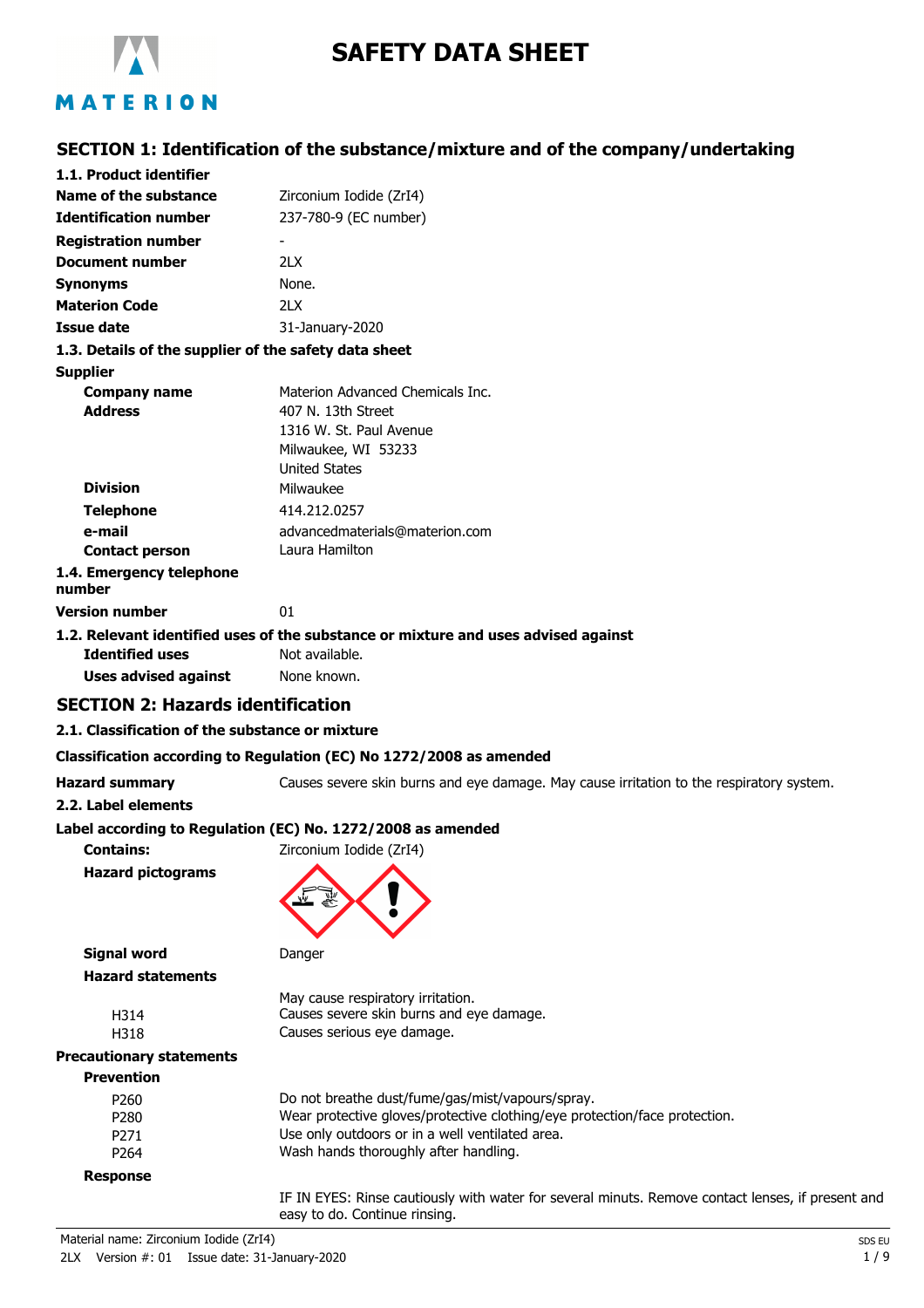| $P307 + P311$                     | IF exposed: Call a POISON CENTRE or doctor/physician.                                                         |
|-----------------------------------|---------------------------------------------------------------------------------------------------------------|
| $P304 + P340$                     | IF INHALED: Remove to fresh air and keep at rest in a position comfortable for breathing                      |
| $P303 + P361 + P353$              | IF ON SKIN (or hair): Remove/Take off immediately all contaminated clothing. Rinse skin with<br>water/shower. |
| P363                              | Wash contaminated clothing before reuse.                                                                      |
| $P301 + P330 + P331$              | IF SWALLOWED: rinse mouth. Do NOT induce vomiting.                                                            |
| <b>Storage</b>                    |                                                                                                               |
| P405                              | Store locked up.                                                                                              |
| $P403 + P233$                     | Store in a well-ventilated place. Keep container tightly closed.                                              |
| <b>Disposal</b>                   |                                                                                                               |
| P501                              | Dispose of contents/container in accordance with local/regional/national/international regulations.           |
| Supplemental label<br>information | None.                                                                                                         |
| 2.3. Other hazards                | None known.                                                                                                   |
|                                   |                                                                                                               |

## **SECTION 3: Composition/information on ingredients**

### **3.1. Substances**

### **General information**

| <b>Chemical name</b>    | $\frac{0}{0}$                         | No.                     | CAS-No. / EC REACH Registration No. Index No. |                          | <b>Notes</b> |
|-------------------------|---------------------------------------|-------------------------|-----------------------------------------------|--------------------------|--------------|
| Zirconium Iodide (ZrI4) | 100                                   | 13986-26-0<br>237-780-9 | -                                             | $\overline{\phantom{0}}$ |              |
| <b>Classification:</b>  | Skin Corr. 1B; H314, Eye Dam. 1; H318 |                         |                                               |                          |              |

## **SECTION 4: First aid measures**

**General information** Show this safety data sheet to the doctor in attendance.

#### **4.1. Description of first aid measures**

| <b>Inhalation</b>                                                                        | Move into fresh air and keep at rest. If breathing has stopped, perform artificial respiration and<br>obtain medical help. Do not use mouth-to-mouth method if victim inhaled the substance. Call a<br>physician or poison control centre immediately. |
|------------------------------------------------------------------------------------------|--------------------------------------------------------------------------------------------------------------------------------------------------------------------------------------------------------------------------------------------------------|
| <b>Skin contact</b>                                                                      | Immediately remove contaminated clothing and shoes and wash skin with soap and plenty of<br>water. Get medical attention immediately.                                                                                                                  |
| Eye contact                                                                              | Rinse immediately with plenty of water, also under the eyelids, for at least 15 minutes. Hold eyelids<br>apart. Get medical attention immediately.                                                                                                     |
| <b>Ingestion</b>                                                                         | Seek immediate medical attention. Do not induce vomiting. Clean mouth with water and drink<br>afterwards plenty of water. Never give anything by mouth to an unconscious person.                                                                       |
| 4.2. Most important<br>symptoms and effects, both<br>acute and delayed                   | May cause severe irritation or burns to the eyes, skin, gastrointestinal tract, and respiratory system.<br>Burning pain and severe corrosive skin damage.                                                                                              |
| 4.3. Indication of any<br>immediate medical attention<br>and special treatment<br>needed | Treat symptomatically.                                                                                                                                                                                                                                 |

## **SECTION 5: Firefighting measures**

| <b>General fire hazards</b>                                                                       | Not available.                                                                                                                                        |
|---------------------------------------------------------------------------------------------------|-------------------------------------------------------------------------------------------------------------------------------------------------------|
| 5.1. Extinguishing media<br>Suitable extinguishing<br>media                                       | Use dry chemical, carbon dioxide (CO2), or a dry, non-combustible material such as dry sand or<br>earth to extinguish flames. Alcohol resistant foam. |
| Unsuitable extinguishing<br>media                                                                 | Not available.                                                                                                                                        |
| 5.2. Special hazards arising<br>from the substance or<br>mixture                                  | Fire may produce irritating, corrosive and/or toxic gases.                                                                                            |
| 5.3. Advice for firefighters<br><b>Special protective</b><br>equipment for<br><b>firefighters</b> | Wear self-contained breathing apparatus and protective clothing.                                                                                      |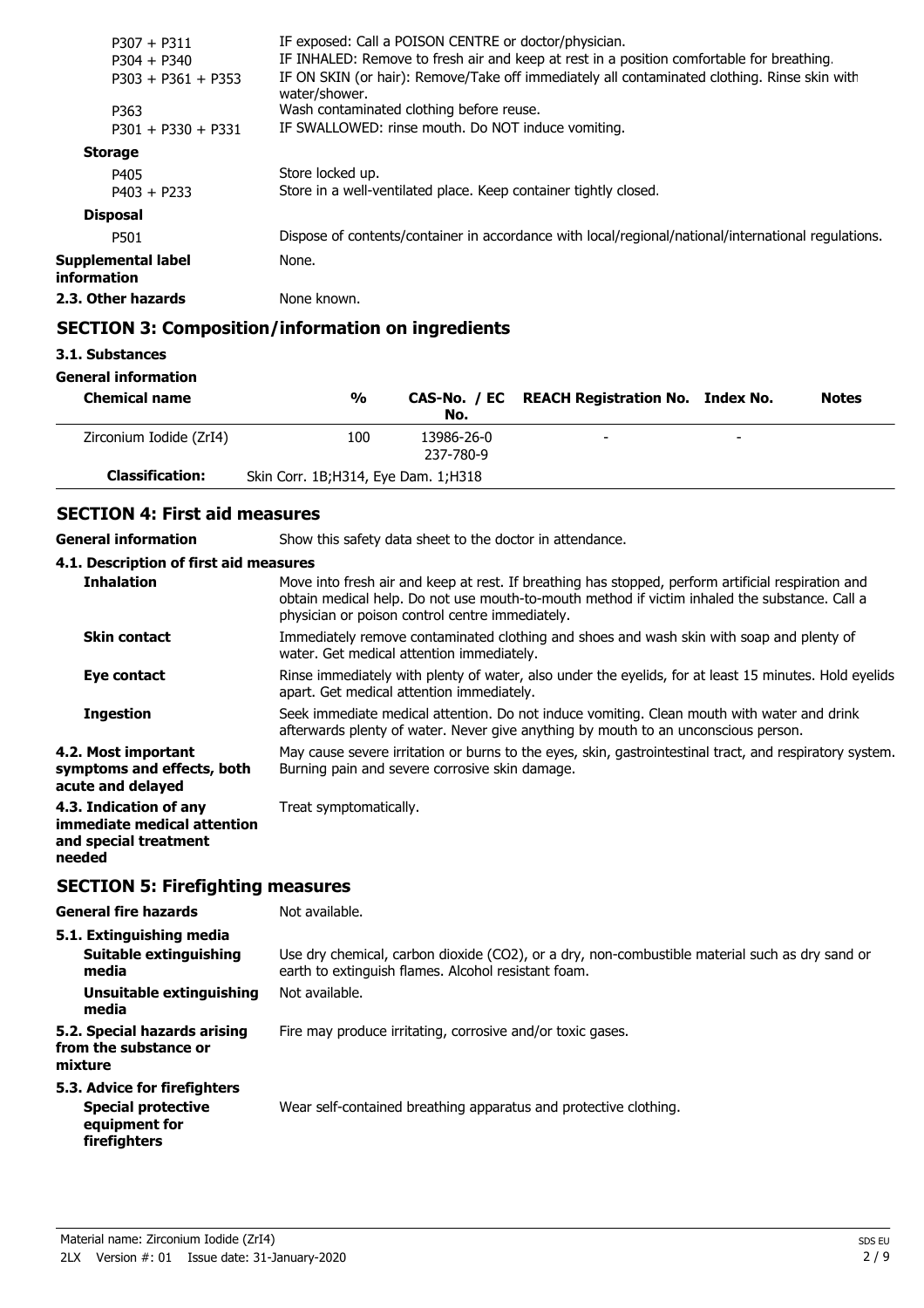#### **SECTION 6: Accidental release measures**

#### **6.1. Personal precautions, protective equipment and emergency procedures** Wear necessary protective equipment. Immediately evacuate personnel to safe areas. Avoid contact with skin and eyes. **For non-emergency personnel For emergency** Not available. **responders 6.2. Environmental** Avoid release to the environment. Do not contaminate water sources or sewer. **precautions 6.3. Methods and material for** Vacuum or sweep up material and place in a disposal container. Avoid dust formation. **containment and cleaning up 6.4. Reference to other** Not available. **sections**

### **SECTION 7: Handling and storage**

| 7.1. Precautions for safe<br>handling                                   | Wear protective gloves/protective clothing/eye protection/face protection. Avoid contact with eyes,<br>skin, and clothing. Use only in an exhaust hood. |
|-------------------------------------------------------------------------|---------------------------------------------------------------------------------------------------------------------------------------------------------|
| 7.2. Conditions for safe<br>storage, including any<br>incompatibilities | Corrosive storage. Store in tightly closed original container in a dry, cool and well-ventilated place.<br>Avoid contact with moist air.                |
| 7.3. Specific end use(s)                                                | Not available.                                                                                                                                          |

## **SECTION 8: Exposure controls/personal protection**

### **8.1. Control parameters**

#### **Occupational exposure limits**

### **Austria. MAK List, OEL Ordinance (GwV), BGBl. II, no. 184/2001**

| <b>Material</b>                               | . .<br><b>Type</b> | <b>Value</b>         | <b>Form</b>         |
|-----------------------------------------------|--------------------|----------------------|---------------------|
| Zirconium Iodide (ZrI4)<br>$(CAS 13986-26-0)$ | <b>MAK</b>         | 5 mg/m $3$           | Inhalable fraction. |
| <b>Belgium. Exposure Limit Values.</b>        |                    |                      |                     |
| <b>Material</b>                               | Type               | <b>Value</b>         | <b>Form</b>         |
| Zirconium Iodide (ZrI4)<br>$(CAS 13986-26-0)$ | <b>STEL</b>        | $10$ mg/m $3$        |                     |
|                                               | TWA                | 5 mg/m $3$           |                     |
|                                               |                    | $0,1 \, \text{mg/m}$ | Vapour and aerosol. |
|                                               |                    | $0,01$ ppm           | Vapour and aerosol. |

#### **Croatia. Dangerous Substance Exposure Limit Values in the Workplace (ELVs), Annexes 1 and 2, Narodne Novine, 13/09**

| ㅗㄱ/ ∪ㄱ<br><b>Material</b>                                    | <b>Type</b> | <b>Value</b>                                                                                                |
|--------------------------------------------------------------|-------------|-------------------------------------------------------------------------------------------------------------|
| Zirconium Iodide (ZrI4)<br>(CAS 13986-26-0)                  | <b>MAC</b>  | 5 mg/m $3$                                                                                                  |
|                                                              | <b>STEL</b> | $10 \text{ mg/m}$                                                                                           |
| amended.                                                     |             | Cyprus. OELs. Control of factory atmosphere and dangerous substances in factories regulation, PI 311/73, as |
| <b>Material</b>                                              | <b>Type</b> | <b>Value</b>                                                                                                |
| Zirconium Iodide (ZrI4)<br>$(CAS 13986-26-0)$                | <b>TWA</b>  | 5 mg/m $3$                                                                                                  |
| <b>Denmark. Exposure Limit Values</b><br><b>Material</b>     | <b>Type</b> | <b>Value</b>                                                                                                |
| Zirconium Iodide (ZrI4)<br>$(CAS 13986-26-0)$                | <b>TLV</b>  | 5 mg/m $3$                                                                                                  |
| <b>Finland. Workplace Exposure Limits</b><br><b>Material</b> | <b>Type</b> | <b>Value</b>                                                                                                |
| Zirconium Iodide (ZrI4)<br>(CAS 13986-26-0)                  | <b>TWA</b>  | 1 mg/m $3$                                                                                                  |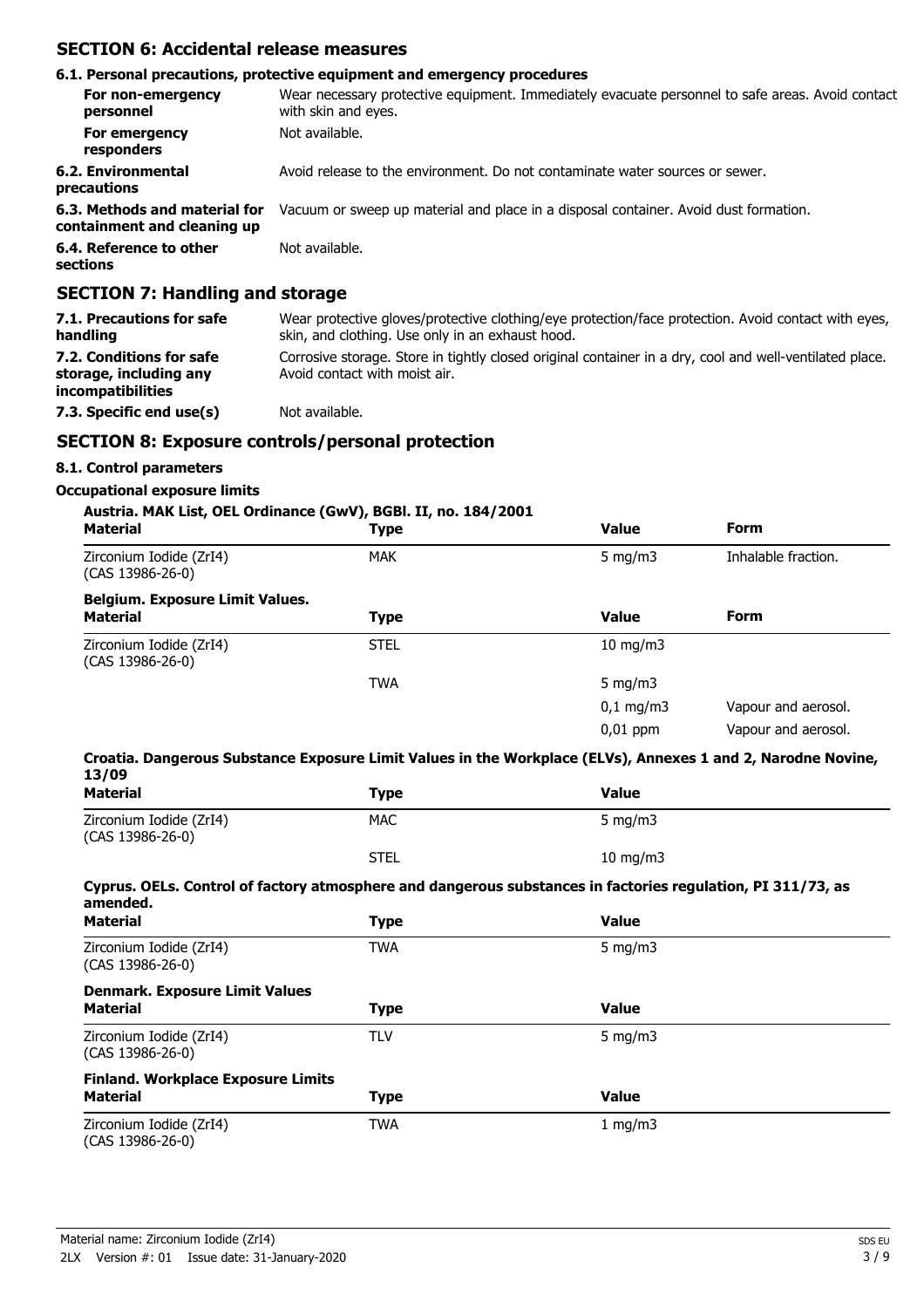| Germany. TRGS 900, Limit Values in the Ambient Air at the Workplace<br><b>Material</b>                                                                                                                                                 | <b>Type</b> | <b>Value</b>      | Form                |
|----------------------------------------------------------------------------------------------------------------------------------------------------------------------------------------------------------------------------------------|-------------|-------------------|---------------------|
| Zirconium Iodide (ZrI4)<br>(CAS 13986-26-0)                                                                                                                                                                                            | <b>AGW</b>  | $1$ mg/m $3$      | Inhalable fraction. |
| Greece. OELs (Decree No. 90/1999, as amended)<br><b>Material</b>                                                                                                                                                                       | <b>Type</b> | <b>Value</b>      |                     |
| Zirconium Iodide (ZrI4)<br>(CAS 13986-26-0)                                                                                                                                                                                            | <b>STEL</b> | $10$ mg/m $3$     |                     |
|                                                                                                                                                                                                                                        | <b>TWA</b>  | $5$ mg/m $3$      |                     |
| Hungary. OELs. Joint Decree on Chemical Safety of Workplaces<br><b>Material</b>                                                                                                                                                        | <b>Type</b> | <b>Value</b>      |                     |
| Zirconium Iodide (ZrI4)<br>(CAS 13986-26-0)                                                                                                                                                                                            | <b>STEL</b> | $20$ mg/m $3$     |                     |
|                                                                                                                                                                                                                                        | <b>TWA</b>  | 5 mg/m $3$        |                     |
| Iceland. OELs. Regulation 154/1999 on occupational exposure limits<br><b>Material</b>                                                                                                                                                  | <b>Type</b> | <b>Value</b>      |                     |
| Zirconium Iodide (ZrI4)<br>(CAS 13986-26-0)                                                                                                                                                                                            | <b>TWA</b>  | $5$ mg/m $3$      |                     |
| <b>Ireland. Occupational Exposure Limits</b><br><b>Material</b>                                                                                                                                                                        | <b>Type</b> | <b>Value</b>      |                     |
| Zirconium Iodide (ZrI4)<br>(CAS 13986-26-0)                                                                                                                                                                                            | <b>STEL</b> | $10$ mg/m $3$     |                     |
|                                                                                                                                                                                                                                        | <b>TWA</b>  | 5 mg/m $3$        |                     |
| <b>Italy. Occupational Exposure Limits</b><br><b>Material</b>                                                                                                                                                                          | <b>Type</b> | <b>Value</b>      |                     |
| Zirconium Iodide (ZrI4)<br>(CAS 13986-26-0)                                                                                                                                                                                            | <b>STEL</b> | $10$ mg/m $3$     |                     |
| Norway. Administrative Norms for Contaminants in the Workplace<br><b>Material</b>                                                                                                                                                      | <b>Type</b> | <b>Value</b>      |                     |
| Zirconium Iodide (ZrI4)<br>(CAS 13986-26-0)                                                                                                                                                                                            | <b>TLV</b>  | 5 mg/m $3$        |                     |
| Ordinance of the Minister of Labour and Social Policy on 6 June 2014 on the maximum permissible concentrations<br>and intensities of harmful health factors in the work environment, Journal of Laws 2014, item 817<br><b>Material</b> | <b>Type</b> | <b>Value</b>      |                     |
| Zirconium Iodide (ZrI4)<br>(CAS 13986-26-0)                                                                                                                                                                                            | <b>STEL</b> | $10 \text{ mg/m}$ |                     |
|                                                                                                                                                                                                                                        | <b>TWA</b>  | $5$ mg/m $3$      |                     |
| Portugal. VLEs. Norm on occupational exposure to chemical agents (NP 1796)<br><b>Material</b>                                                                                                                                          | <b>Type</b> | <b>Value</b>      |                     |
| Zirconium Iodide (ZrI4)<br>$(CAS 13986-26-0)$                                                                                                                                                                                          | <b>STEL</b> | 10 mg/m $3$       |                     |
| Romania. OELs. Protection of workers from exposure to chemical agents at the workplace<br><b>Material</b>                                                                                                                              | <b>Type</b> | <b>Value</b>      |                     |
| Zirconium Iodide (ZrI4)<br>$(CAS 13986-26-0)$                                                                                                                                                                                          | <b>STEL</b> | 10 mg/m $3$       |                     |
|                                                                                                                                                                                                                                        | <b>TWA</b>  | 5 mg/m $3$        |                     |
| Slovakia. OELs. Regulation No. 300/2007 concerning protection of health in work with chemical agents<br><b>Material</b>                                                                                                                | <b>Type</b> | <b>Value</b>      |                     |
| Zirconium Iodide (ZrI4)<br>(CAS 13986-26-0)                                                                                                                                                                                            | <b>TWA</b>  | 1 mg/m $3$        |                     |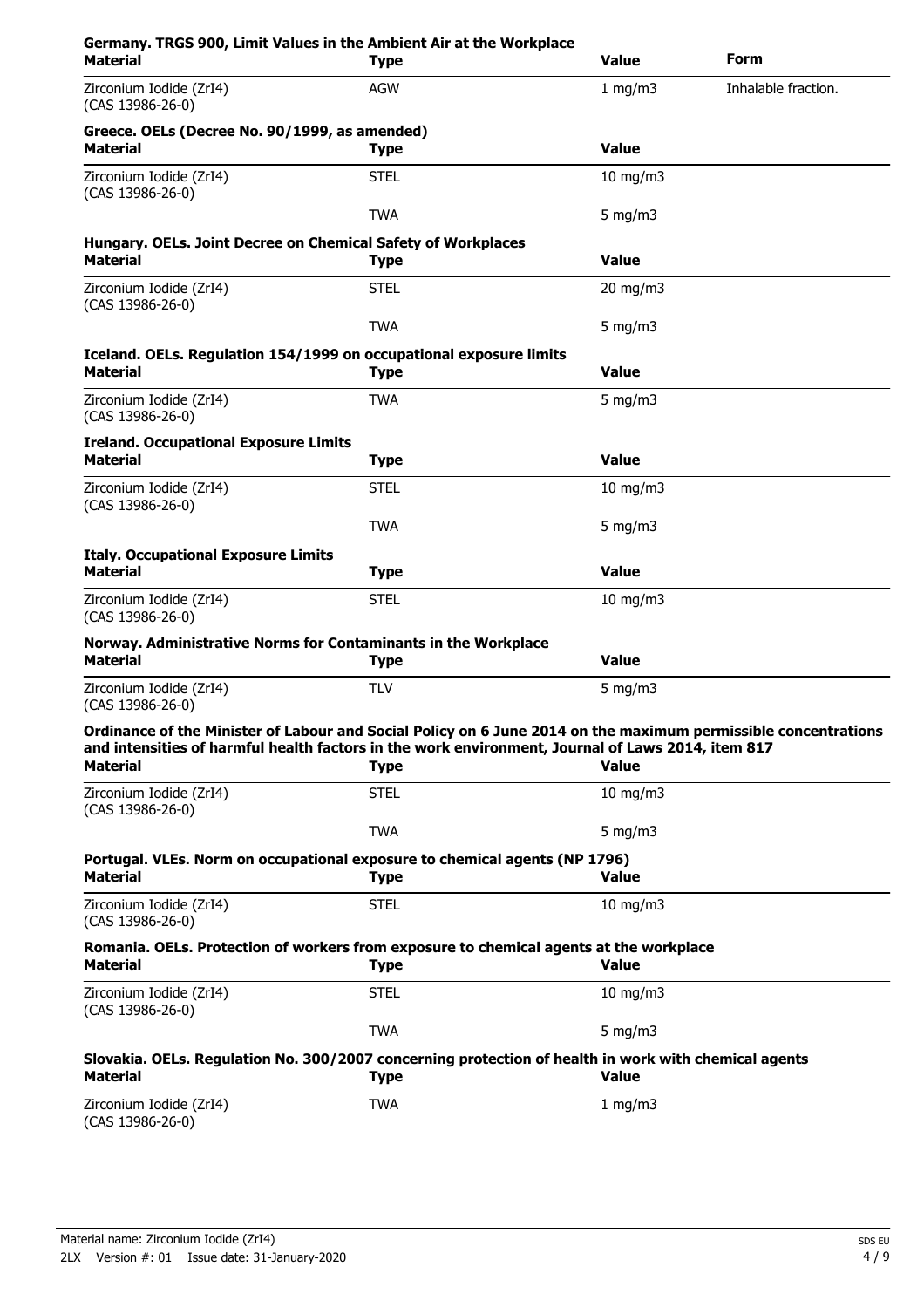| working (Official Gazette of the Republic of Slovenia)<br><b>Material</b> |                         | <b>Type</b>                                                | <b>Value</b>                                                                           | Form                                                                                                                                                                                                                                                                                                                                                                                                                                                                                                                                                                                                                                                                                                                      |
|---------------------------------------------------------------------------|-------------------------|------------------------------------------------------------|----------------------------------------------------------------------------------------|---------------------------------------------------------------------------------------------------------------------------------------------------------------------------------------------------------------------------------------------------------------------------------------------------------------------------------------------------------------------------------------------------------------------------------------------------------------------------------------------------------------------------------------------------------------------------------------------------------------------------------------------------------------------------------------------------------------------------|
| Zirconium Iodide (ZrI4)<br>(CAS 13986-26-0)                               |                         | <b>TWA</b>                                                 | 1 mg/m3                                                                                | Inhalable dust.                                                                                                                                                                                                                                                                                                                                                                                                                                                                                                                                                                                                                                                                                                           |
| <b>Spain. Occupational Exposure Limits</b><br><b>Material</b>             |                         | <b>Type</b>                                                | <b>Value</b>                                                                           |                                                                                                                                                                                                                                                                                                                                                                                                                                                                                                                                                                                                                                                                                                                           |
| Zirconium Iodide (ZrI4)<br>(CAS 13986-26-0)                               |                         | <b>STEL</b>                                                | $10$ mg/m $3$                                                                          |                                                                                                                                                                                                                                                                                                                                                                                                                                                                                                                                                                                                                                                                                                                           |
|                                                                           |                         | <b>TWA</b>                                                 | 5 mg/m $3$                                                                             |                                                                                                                                                                                                                                                                                                                                                                                                                                                                                                                                                                                                                                                                                                                           |
| Switzerland. SUVA Grenzwerte am Arbeitsplatz<br><b>Material</b>           |                         | <b>Type</b>                                                | <b>Value</b>                                                                           | Form                                                                                                                                                                                                                                                                                                                                                                                                                                                                                                                                                                                                                                                                                                                      |
| Zirconium Iodide (ZrI4)<br>(CAS 13986-26-0)                               |                         | <b>TWA</b>                                                 | 5 mg/m $3$                                                                             | Inhalable fraction.                                                                                                                                                                                                                                                                                                                                                                                                                                                                                                                                                                                                                                                                                                       |
| UK. EH40 Workplace Exposure Limits (WELs)<br><b>Material</b>              |                         | <b>Type</b>                                                | <b>Value</b>                                                                           |                                                                                                                                                                                                                                                                                                                                                                                                                                                                                                                                                                                                                                                                                                                           |
| Zirconium Iodide (ZrI4)<br>(CAS 13986-26-0)                               |                         | <b>STEL</b>                                                | $10 \text{ mg/m}$                                                                      |                                                                                                                                                                                                                                                                                                                                                                                                                                                                                                                                                                                                                                                                                                                           |
|                                                                           |                         | <b>TWA</b>                                                 | 5 mg/m $3$                                                                             |                                                                                                                                                                                                                                                                                                                                                                                                                                                                                                                                                                                                                                                                                                                           |
| <b>Biological limit values</b>                                            |                         | No biological exposure limits noted for the ingredient(s). |                                                                                        |                                                                                                                                                                                                                                                                                                                                                                                                                                                                                                                                                                                                                                                                                                                           |
| <b>Recommended monitoring</b><br>procedures                               | Not available.          |                                                            |                                                                                        |                                                                                                                                                                                                                                                                                                                                                                                                                                                                                                                                                                                                                                                                                                                           |
| Derived no effect levels<br>(DNELs)                                       | Not available.          |                                                            |                                                                                        |                                                                                                                                                                                                                                                                                                                                                                                                                                                                                                                                                                                                                                                                                                                           |
| <b>Predicted no effect</b><br>concentrations (PNECs)                      | Not available.          |                                                            |                                                                                        |                                                                                                                                                                                                                                                                                                                                                                                                                                                                                                                                                                                                                                                                                                                           |
| 8.2. Exposure controls                                                    |                         |                                                            |                                                                                        |                                                                                                                                                                                                                                                                                                                                                                                                                                                                                                                                                                                                                                                                                                                           |
| <b>Appropriate engineering</b><br>controls                                |                         | from the handling of this product.                         | Eye wash facilities and emergency shower must be available when handling this product. | Ventilation should effectively remove and prevent buildup of any vapor/mist/fume/dust generated                                                                                                                                                                                                                                                                                                                                                                                                                                                                                                                                                                                                                           |
| Individual protection measures, such as personal protective equipment     |                         |                                                            |                                                                                        |                                                                                                                                                                                                                                                                                                                                                                                                                                                                                                                                                                                                                                                                                                                           |
| <b>General information</b>                                                |                         |                                                            | Handle in accordance with good industrial hygiene and safety practices.                |                                                                                                                                                                                                                                                                                                                                                                                                                                                                                                                                                                                                                                                                                                                           |
| <b>Eye/face protection</b>                                                |                         | Wear safety glasses with side shields (or goggles).        |                                                                                        |                                                                                                                                                                                                                                                                                                                                                                                                                                                                                                                                                                                                                                                                                                                           |
| <b>Skin protection</b>                                                    |                         |                                                            |                                                                                        |                                                                                                                                                                                                                                                                                                                                                                                                                                                                                                                                                                                                                                                                                                                           |
| - Hand protection                                                         | Wear protective gloves. |                                                            |                                                                                        |                                                                                                                                                                                                                                                                                                                                                                                                                                                                                                                                                                                                                                                                                                                           |
| - Other                                                                   | gloves.                 |                                                            |                                                                                        | Personal protection equipment should be chosen according to the CEN standards and in discussion<br>with the supplier of the personal protective equipment. Wear suitable protective clothing and                                                                                                                                                                                                                                                                                                                                                                                                                                                                                                                          |
| <b>Respiratory protection</b>                                             |                         |                                                            | such as changing filters in a baghouse air cleaning device.                            | When airborne exposures exceed or have the potential to exceed the occupational exposure limits,<br>approved respirators must be used as specified by an Industrial Hygienist or other qualified<br>professional. Respirator users must be medically evaluated to determine if they are physically<br>capable of wearing a respirator. Quantitative and/or qualitative fit testing and respirator training<br>must be satisfactorily completed by all personnel prior to respirator use. Users of tight fitting<br>respirators must be clean shaven on those areas of the face where the respirator seal contacts the<br>face. Use pressure-demand airline respirators when performing jobs with high potential exposures |
| <b>Thermal hazards</b>                                                    | Not available.          |                                                            |                                                                                        |                                                                                                                                                                                                                                                                                                                                                                                                                                                                                                                                                                                                                                                                                                                           |
| <b>Hygiene measures</b>                                                   | remove contaminants.    |                                                            |                                                                                        | Always observe good personal hygiene measures, such as washing after handling the material and<br>before eating, drinking, and/or smoking. Routinely wash work clothing and protective equipment to                                                                                                                                                                                                                                                                                                                                                                                                                                                                                                                       |
| <b>Environmental exposure</b><br>controls                                 | Not available.          |                                                            |                                                                                        |                                                                                                                                                                                                                                                                                                                                                                                                                                                                                                                                                                                                                                                                                                                           |

## **SECTION 9: Physical and chemical properties**

## **9.1. Information on basic physical and chemical properties**

| <b>Appearance</b> |  |
|-------------------|--|
|-------------------|--|

| <b>Physical state</b> | Solid.         |
|-----------------------|----------------|
| Form                  | Not available. |
|                       |                |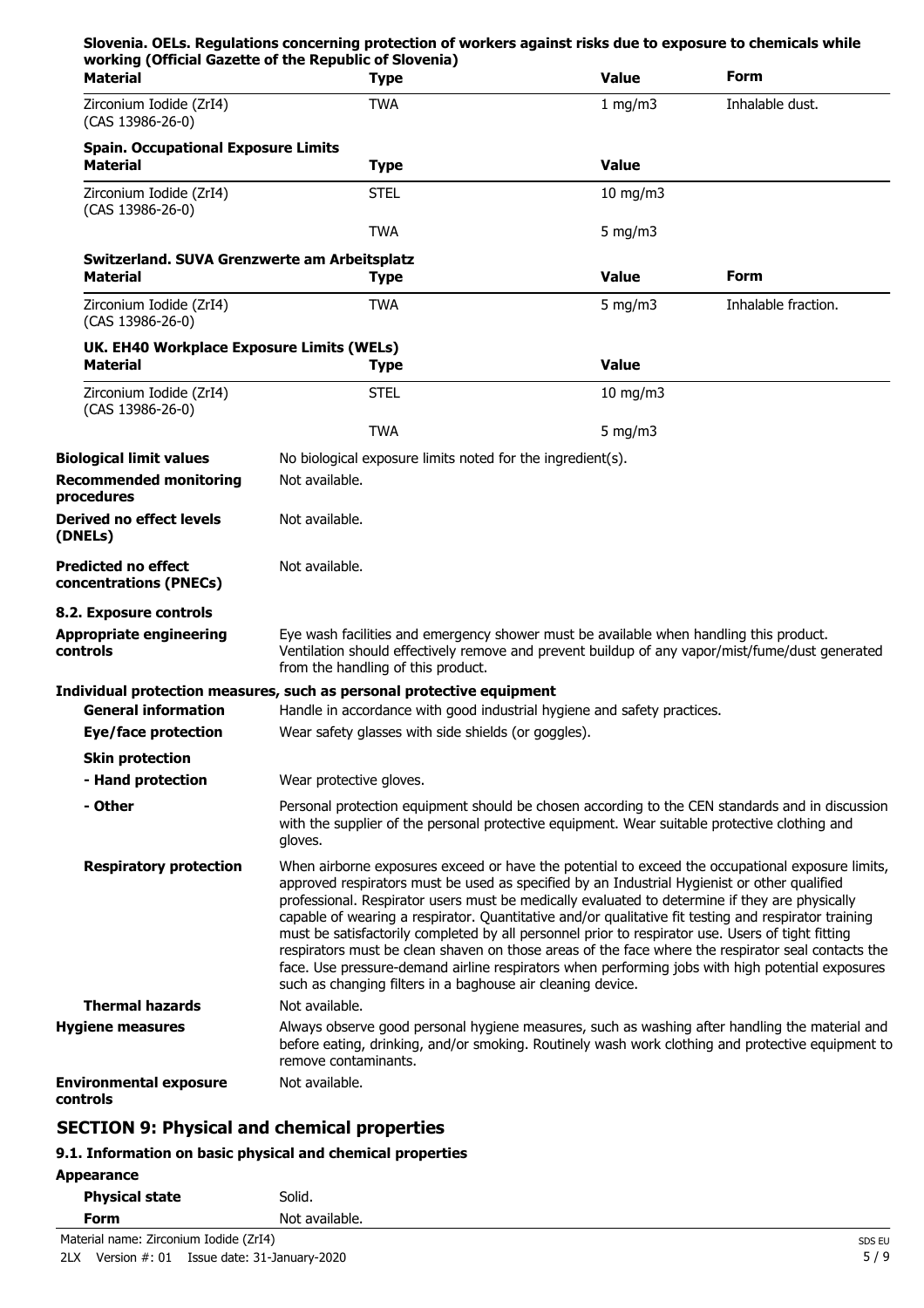| Colour                                            | Not available.                  |
|---------------------------------------------------|---------------------------------|
| Odour                                             | Not available.                  |
| <b>Odour threshold</b>                            | Not available.                  |
| рH                                                | Not available.                  |
| <b>Melting point/freezing point</b>               | Not available.                  |
| Initial boiling point and<br>boiling range        | Not available.                  |
| <b>Flash point</b>                                | Not available.                  |
| <b>Evaporation rate</b>                           | Not available.                  |
| <b>Flammability (solid, gas)</b>                  | Not available.                  |
| Upper/lower flammability or explosive limits      |                                 |
| <b>Flammability limit - lower</b><br>(%)          | Not available.                  |
| <b>Flammability limit -</b><br>upper $(% )$       | Not available.                  |
| Vapour pressure                                   | < 0,0000001 kPa (25 °C (77 °F)) |
| <b>Vapour density</b>                             | Not available.                  |
| <b>Relative density</b>                           | Not available.                  |
| Solubility(ies)                                   |                                 |
| Solubility (water)                                | Not available.                  |
| <b>Partition coefficient</b><br>(n-octanol/water) | Not available.                  |
| <b>Auto-ignition temperature</b>                  | Not available.                  |
| <b>Decomposition temperature</b>                  | Not available.                  |
| <b>Viscosity</b>                                  | Not available.                  |
| <b>Explosive properties</b>                       | Not available.                  |
| <b>Oxidising properties</b>                       | Not available.                  |
| 9.2. Other information                            |                                 |
| Molecular formula                                 | I47r                            |

## **SECTION 10: Stability and reactivity**

| 10.1. Reactivity                            | Strong oxidising agents.                                    |
|---------------------------------------------|-------------------------------------------------------------|
| 10.2. Chemical stability                    | Instability caused by excessive moisture.                   |
| 10.3. Possibility of hazardous<br>reactions | Hazardous polymerisation does not occur.                    |
| 10.4. Conditions to avoid                   | Water, moisture.                                            |
| 10.5. Incompatible materials                | Strong oxidising substances.                                |
| 10.6. Hazardous<br>decomposition products   | No dangerous reaction known under conditions of normal use. |

## **SECTION 11: Toxicological information**

| Not available.                                                         |
|------------------------------------------------------------------------|
| <b>Information on likely routes of exposure</b>                        |
| Irritating to respiratory system. Prolonged inhalation may be harmful. |
| Causes severe skin burns and eye damage.                               |
| Causes serious eye damage.                                             |
| Causes digestive tract burns.                                          |
| Not available.                                                         |
| 11.1. Information on toxicological effects                             |
| No data available.                                                     |
| Causes severe skin burns and eye damage.                               |
| Causes eye burns.                                                      |
| Not available.                                                         |
| Not available.                                                         |
| Not available.                                                         |
|                                                                        |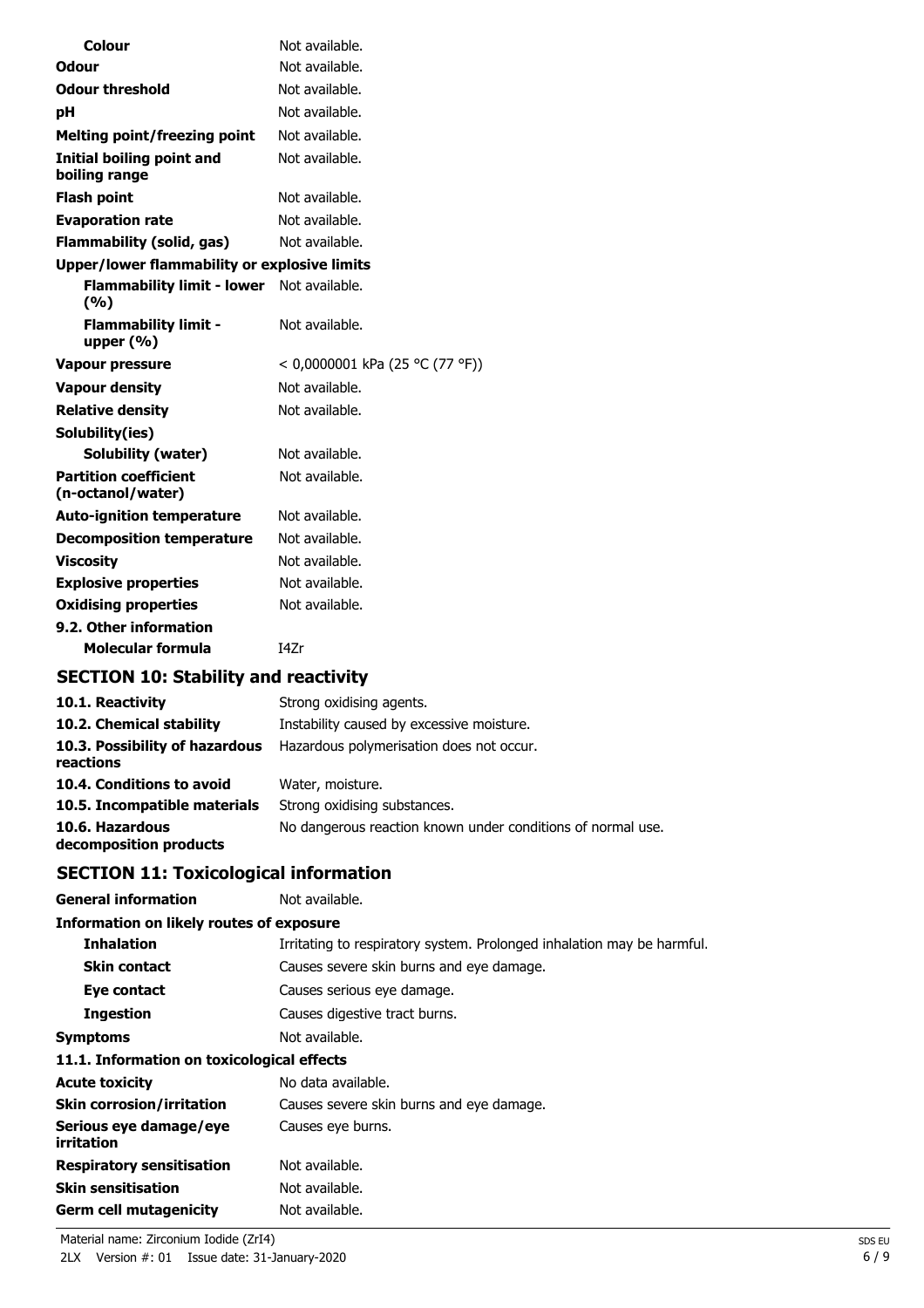#### **Carcinogenicity**

**Hungary. 26/2000 EüM Ordinance on protection against and preventing risk relating to exposure to carcinogens at work (as amended)** Not listed.

| <u>ivul iisleu.</u>                                   |                               |
|-------------------------------------------------------|-------------------------------|
| <b>Reproductive toxicity</b>                          | Not available.                |
| Specific target organ toxicity<br>- single exposure   | Respiratory tract irritation. |
| Specific target organ toxicity<br>- repeated exposure | Not available.                |
| <b>Aspiration hazard</b>                              | Not available.                |
| Mixture versus substance<br>information               | Not available.                |
| <b>Other information</b>                              | Not available.                |
|                                                       |                               |

## **SECTION 12: Ecological information**

| 12.1. Toxicity                                            | No toxicity data noted for the ingredient(s). |
|-----------------------------------------------------------|-----------------------------------------------|
| 12.2. Persistence and<br>degradability                    | Not available.                                |
| 12.3. Bioaccumulative<br>potential                        | Not available.                                |
| <b>Partition coefficient</b><br>n-octanol/water (log Kow) | Not available.                                |
| <b>Bioconcentration factor (BCF)</b>                      | Not available.                                |
| 12.4. Mobility in soil                                    | Not available.                                |
| 12.5. Results of PBT and<br><b>vPvB</b> assessment        | Not a PBT or vPvB substance or mixture.       |
| 12.6. Other adverse effects                               | Not available.                                |

## **SECTION 13: Disposal considerations**

#### **13.1. Waste treatment methods**

| <b>Residual waste</b>           | Not available.                                                                                      |
|---------------------------------|-----------------------------------------------------------------------------------------------------|
| Contaminated packaging          | Not available.                                                                                      |
| EU waste code                   | Not available.                                                                                      |
| Disposal<br>methods/information | Dispose of contents/container in accordance with local/regional/national/international regulations. |

## **SECTION 14: Transport information**

#### **ADR**

14.1. - 14.6.: Not regulated as dangerous goods.

**RID**

14.1. - 14.6.: Not regulated as dangerous goods.

## **ADN**

14.1. - 14.6.: Not regulated as dangerous goods.

### **IATA**

| 14.1. UN number<br>14.2. UN proper shipping<br>name | UN3260<br>Corrosive solid, acidic, inorganic, n.o.s. |
|-----------------------------------------------------|------------------------------------------------------|
| 14.3. Transport hazard class(es)                    |                                                      |
| <b>Class</b>                                        | 8                                                    |
| Subsidiary risk                                     |                                                      |
| 14.4. Packing group                                 | ш                                                    |
| 14.5. Environmental<br>hazards                      | No.                                                  |
| 14.6. Special precautions<br>for user               | Not available.                                       |
| IMDG                                                |                                                      |
| 14.1. UN number<br>14.2. UN proper shipping<br>name | UN3260<br>Corrosive solid, acidic, inorganic, n.o.s. |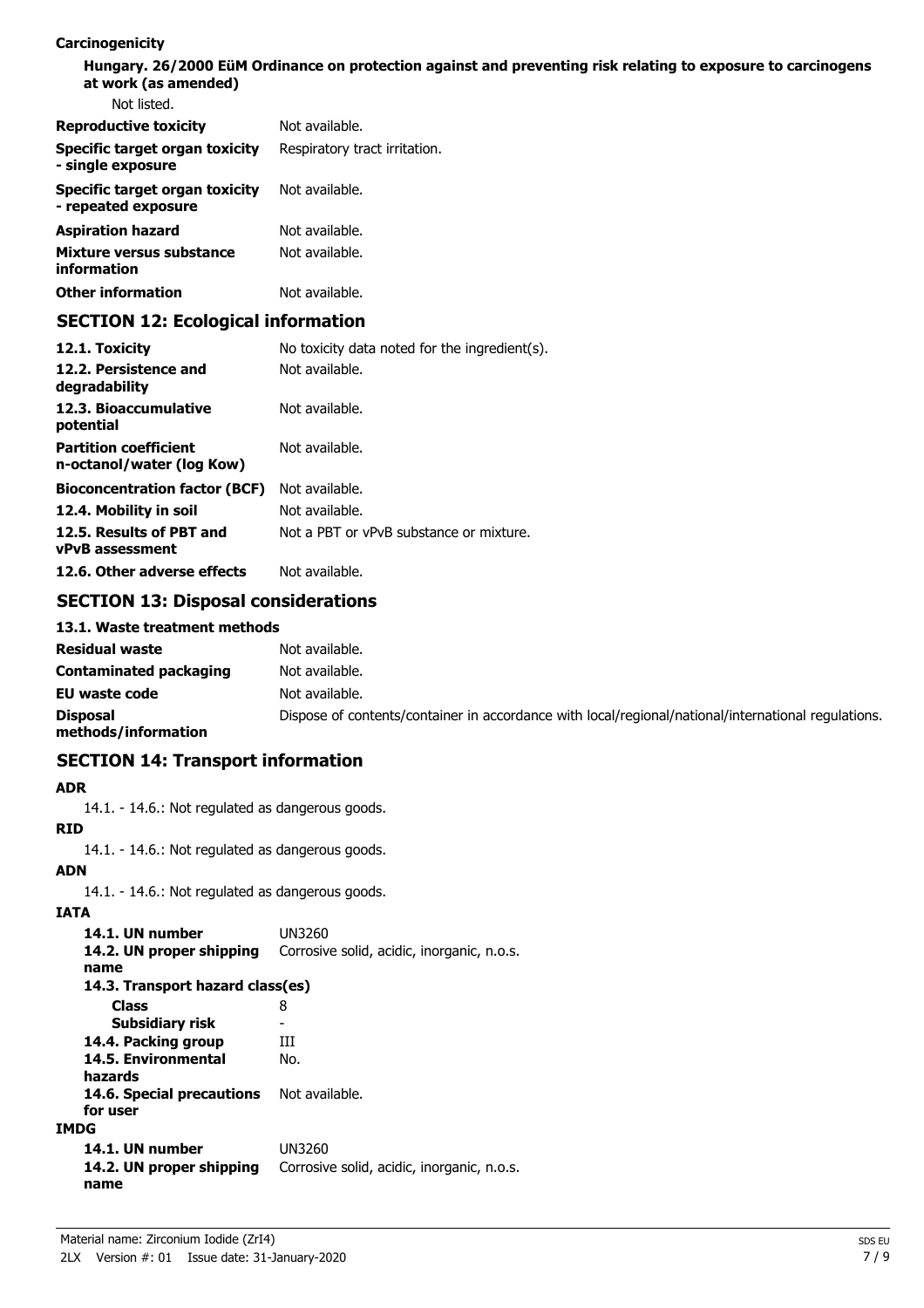| 14.3. Transport hazard class(es) |                |
|----------------------------------|----------------|
| <b>Class</b>                     | 8              |
| Subsidiary risk                  |                |
| 14.4. Packing group              | ш              |
| 14.5. Environmental hazards      |                |
| <b>Marine pollutant</b>          | No.            |
| EmS                              | Not available. |
| 14.6. Special precautions        | Not available. |
| for user                         |                |
| IATA: IMDG                       |                |

## **SECTION 15: Regulatory information**

**15.1. Safety, health and environmental regulations/legislation specific for the substance or mixture**

**EU regulations**

**Directive 2012/18/EU on major accident hazards involving dangerous substances, as amended** Not listed.

| National regulations  | Not available. |
|-----------------------|----------------|
| 15.2. Chemical safety | Not available. |
| assessment            |                |